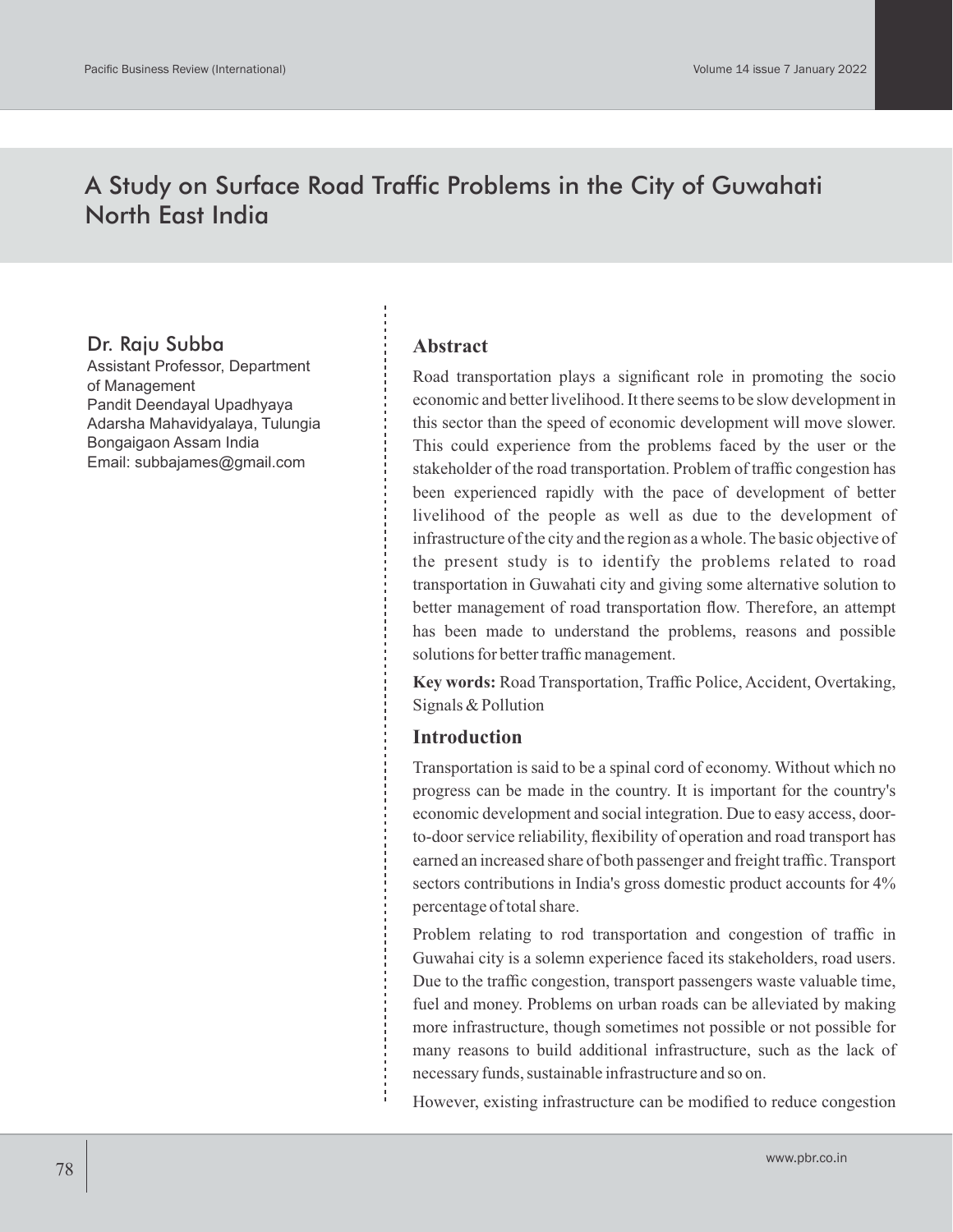on city roads. For example, the construction of a bypass in a city may reduce the number of vehicles entering the city, and thus reduce the traffic load on city roads. Crowds are sometimes seen due to unstructured drift of vehicles on city roads and an organized traffic flow can be expected to reduce congestion.

## **Review of Literature**

In the recent scenario of road transportation some of the scholars have contributed their thought as: Milne, A.M, (1955), the economics of inland transport, SIR ISSAC PITMAN and Sons ltd. London, "Discuss transport problems in relation to wider economic consideration of use of scarce resources. He gives emphasis on coordination of different modes of transport so as to avoid duplicity of service and wastage of resources. He made a study of the history of development of transport in Britain".

Pathak, B.N. (1979) and Sachdeva, Nath, (1979) have emphasized that "Transport is not demanded in its own right. The demand for transport reflects the level of social and economic activities and the benefits it provides in their pursuance. But as these benefits are high, the role of transport has kept growing in production as in everyday life".

Srivastava, S.K., (1981), "gives a historical survey of the means of transportation and also examines their present position and offered suggestions for the improvement of their operational efficiency".

## **Objectives of the study**

The researcher has undertaken the following objectives in the study:

- 1. To identify the problems related to road transportation in Guwahati city
- 2. To find out the possible solution to better management of road transportation flow

## **Methodology of the Study**

The research is based on both primary and secondary source of data. The primary data have been collected with the prepared set of questionnaires from the users of the road transportation such as commuters, local inhabitants and the secondary information has been collected from the various published documents of government, such as publications of NHAI, PWD, GMC, GMDA, Journals. The data has been collected, tabulated and interpreted in a scientific manner to bring out the fact of the study.

**Sample Size:** To collect the responses from Traffic Police, the researcher has chosen 280 numbers of Traffic Police from 14 Police Station of Guwahati city. Similarly, to collect information from local inhabitant, the researcher has chosen 200 respondents and for collecting information from the drivers of vehicles, the researcher has taken total of 410 samples viz. Truck driver 180, Trekker drivers 80 and City bus driver 150.

## **Data Interpretations & Result**

### Level of measures taken to control the traffic congestion:

The table: F-1 shows that the opinion of traffic police on the level of actions adopted to control the traffic congestion in the city. In this regard 20 police from each police station of Guwahati city (i.e.14 police station) were interviewed to know their views relating to the controlling system and measures of the traffic police. 15% out of the total respondents i.e. police have opined that the measures are sufficient, 35% respondents out of the total sample respondents said that the method needs more improvement. Remaining 50% of sample respondents agreed that the mode of controlling traffic in the City is not up-to the mark and sufficient.

| Measures         | Sufficient | Require improvement | Not sufficient | Total     |
|------------------|------------|---------------------|----------------|-----------|
| $\%$ of Response | (15%)      | 98                  | $(50\%)$       | $(100\%)$ |
|                  | 42         | (35%)               | 140            | 280       |

#### **Table 1-Measures adopted to manage the traffic congestion**

*Source: Response of the Traffic Police*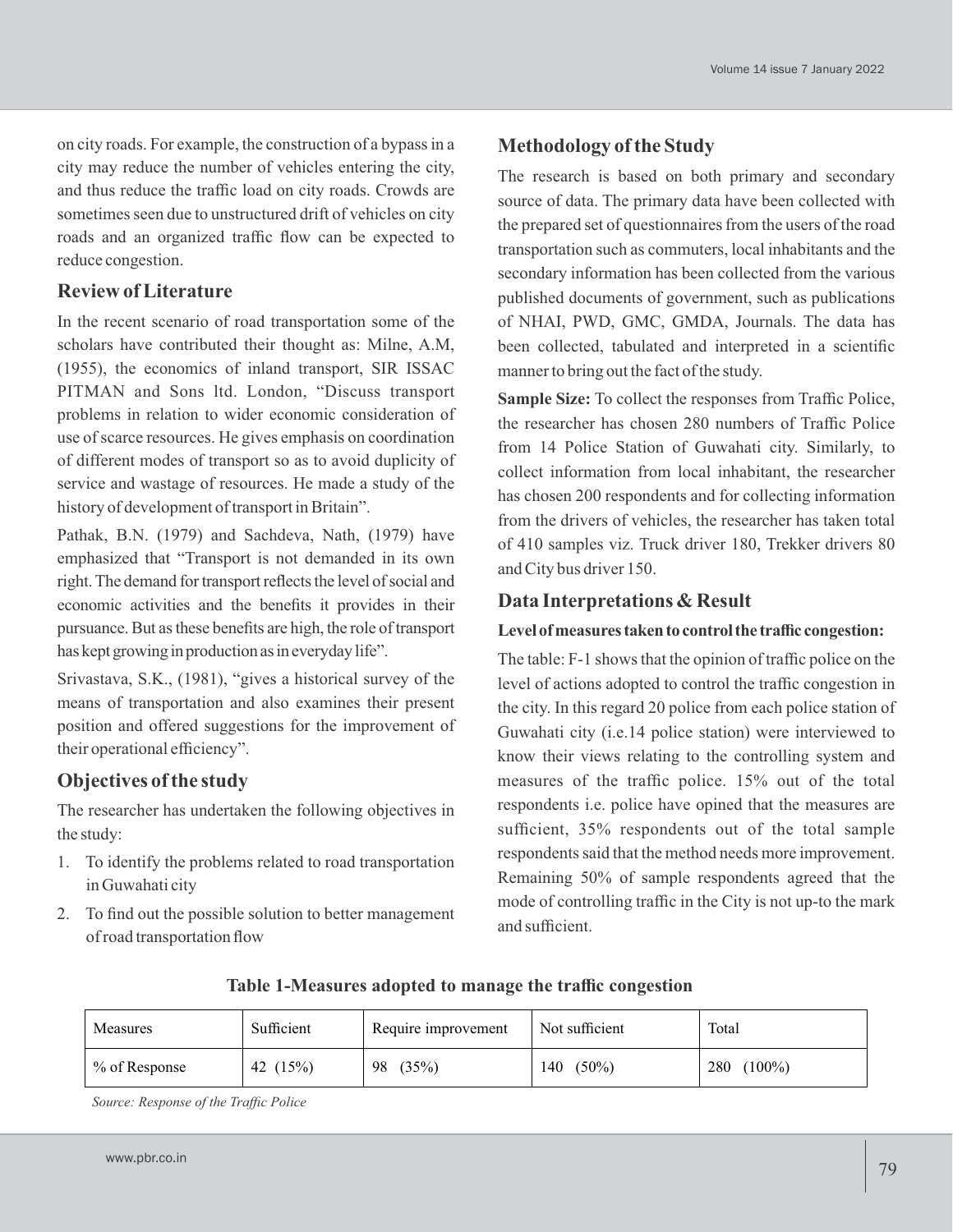Let take hypotheses (H0) that there is no significant differences in the numbers of respondents agreed on level of measures taken for controlling of traffic congestion.

**Here**  $H1$  = there is significant difference in the numbers of respondents agreed that three different method on level of measures taken for controlling of the traffic congestion.

The result found that the value of  $\chi$  2 = 51.79. The value of  $\chi$ 2 at 5% level of significance against the degree of Freedom 2, {i.e.  $y = (3-1) = 2$ } is 5.99. Hence, the H0 is rejected and H1 is accepted. It means that there are significant differences in numbers of respondents agreed with three different method of level of measures taken for controlling of traffic congestion.

In practice, the table 1 exhibit that the unhappiness of majority of the traffic police of on controlling measures adopted for road transportation in Guwahati city. Therefore, the top level traffic police authority should be properly investigates the problems for effective transport system. Some sample respondents told that the existing system has been running for a long time; nothing has changed in the last few decades.

# **Traffic Police Engagement for road transportation**

Traffic police personnel are essential for easy control of traffic. Convenient road traffic relies heavily on traffic police. Therefore, the researcher has investigated sufficiency of traffic police personnel. It has been found in the given table that out of the total sample

| <b>Remarks of traffic Police</b> | <b>Total</b> |            |
|----------------------------------|--------------|------------|
| Quiet Sufficient                 | Insufficient | 280 (100%) |
| $90.32\%)$                       | 190.(68%)    |            |

### **Table no: 2 - Number of traffic police engaged for traffic control**

*Source: Response of the Traffic Police*

respondents of traffic police, 68% respondent stated that engagement of the traffic police personnel are not sufficient for controlling ongoing traffic congestion of the city. On the other 32% i.e. 90 respondents replied that the engagement of the traffic police personnel is quite sufficient. It has been seen that traffic police recruitment has not been happening for a long time. The state government should appoint more traffic police to reduce the traffic jam problem in Guwahati city.

## **Responsibility allocated to Traffic Police**

The smooth function of traffic also depends on many factors; one of the important factors is the work of the traffic charges. The table 3 shows the opinion of different traffic polices personnel on the load of responsibility. The majority of the police personnel (i.e. 51% respondents) stated that the responsibility assigned to them are out of manageable limit .Only 31% sample traffic respondent polices have opined that load is manageable. The loads of responsibilities are inadequate as per the view of 18% respondents.

| Measures.                | Manageable. | Inadequate | Beyond the<br>manageable limit. | Total         |
|--------------------------|-------------|------------|---------------------------------|---------------|
| Number of<br>Respondents | $87.31\%$   | 51.(18%)   | 143.(51%)                       | $280.(100\%)$ |

### **Table no: 3 - Responsibility assigned**

*Source: Response of the Traffic Police*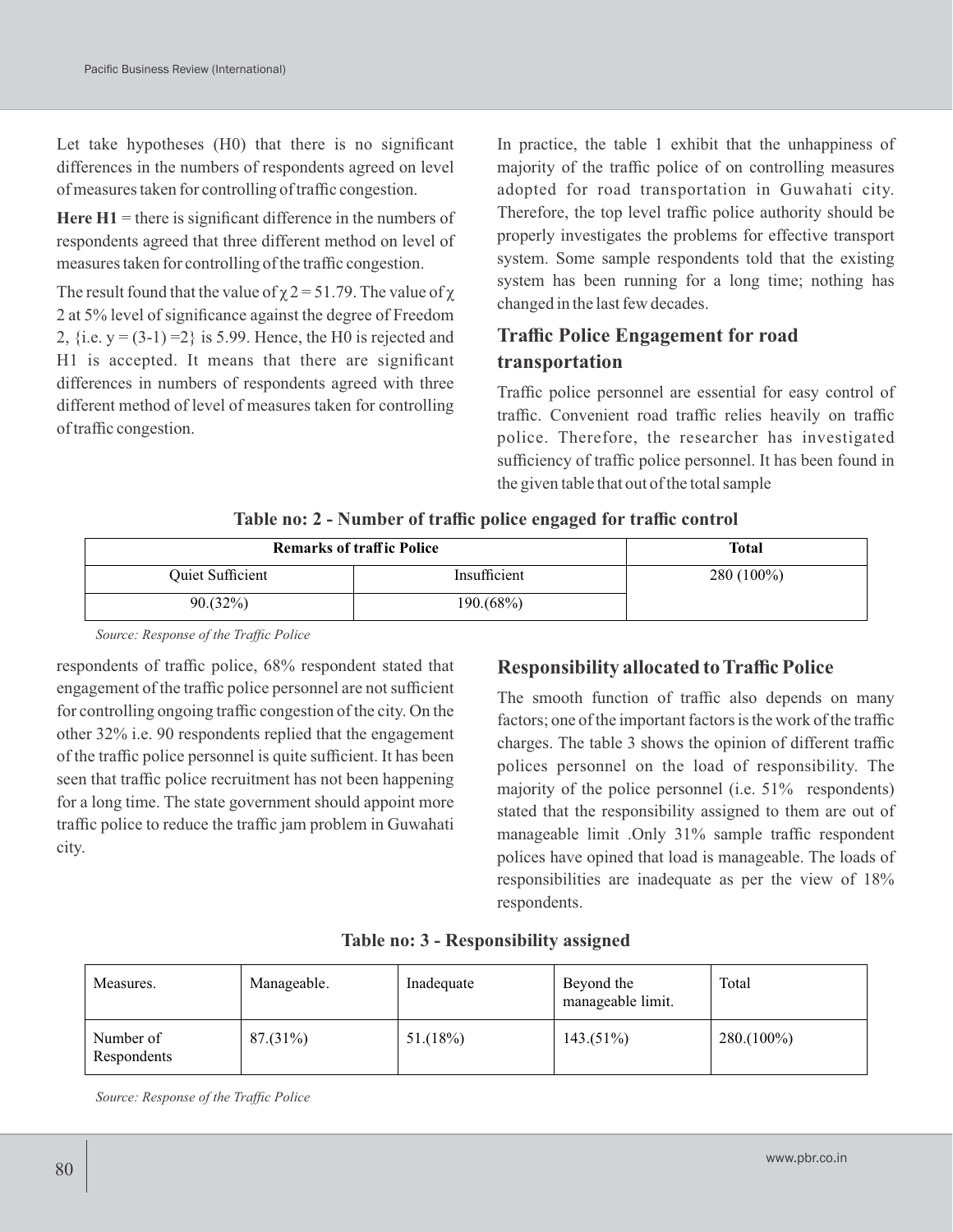It is found from the table 3 that the Traffic Police Department needs sufficient police personnel to operate its function smoothly. The distribution of duties should be organized in a scientific manner so that the traffic police should not feel over-utilized.

## **Transfer of Traffic Police:**

The efficiency of traffic police is also affected by the

frequency of transfer of their duty. The investigation of the researcher on this issue reveals that in case of majority police personnel (i.e. 60% of sample traffic polices) are being transferred very frequently. 35% respondents opined that their transfer occurs moderately. 15% of the respondent traffic police get rare chance of transfers in the duty.

| Frequently   | Moderately | Rarely   | Total        |
|--------------|------------|----------|--------------|
| $168.(60\%)$ | 98.(35%)   | 52.(15%) | $280(100\%)$ |

|  |  | Table no: 4 - Transferring of Police Duty |  |  |  |
|--|--|-------------------------------------------|--|--|--|
|--|--|-------------------------------------------|--|--|--|

*Source: Response of the Traffic Police*

In fact, both frequent and rare transfers are not good for building the capabilities of police personnel. Therefore, the state government should have a prudent policy for transferring the work of the traffic police.

## **Category wise violation of traffic rules:**

Seamless vehicular traffic depends on the degree of compliance of the traffic rules by the road passenger. It has been observed that a substantial fraction of drivers violate traffic rules. Violation of traffic standards by heavy vehicles can pose serious problems for easy road traffic.

To know the violation of traffic rules, the researcher has conducted a survey among selected vehicles. It has been found that 50% of the samples of truck drivers were imposed penalty for more than 5 times. In case of sample of buses drivers, the percentage is 46%.

| <b>Types</b>                           | 1 to 2 times | 2 to 5 times | More than 5<br>times | Not at all  | <b>Total</b>  |
|----------------------------------------|--------------|--------------|----------------------|-------------|---------------|
| Truck                                  | $18.(10\%)$  | $54.(30\%)$  | $90.(50\%)$          | $18.(10\%)$ | $180.(100\%)$ |
| Trekkers                               | 20. (25%)    | 28.(35%)     | $24.(30\%)$          | $8. (10\%)$ | $80.(100\%)$  |
| <b>Bus</b>                             | $33.(22\%)$  | $15.(10\%)$  | 69(46%)              | $33.(22\%)$ | $150.(100\%)$ |
| Total Figure and<br>Average percentage | 71.(17%)     | 97. (24%)    | 183.(45%)            | 59.(14%)    | $410.(100\%)$ |

**Table no: 5 - Have you been imposed penalty?** 

 *Source: Sample Survey*

The information of penalty imposed on vehicles signifies that the repeated violation of traffic rules by the heavy vehicles. The percentage of trekker drivers involved in violation of traffic rule more than 5 times are only 30%, which is very less than the same of trucks and the buses.

The researchers have also interviewed the traffic police personnel to know the traffic rule violation by these categories of vehicles. In this regard, the 20 traffic polices from each police station were taken as sample. The table 6 shows the category wise violation of traffic rule. It has been observed that the majority respondents, i.e. 40% ofthe sample Traffic Polices personnel opined that the motorcycle riders have been seen major violator of traffic rules. On the other 21% and 11% respondents respectively stated that the Truck and Trekkers are more often violators of the traffic norms. Similarly 21% of the sample of traffic police accused that the buses as main violators of the traffic norms. Very less percentage of the traffic polices i.e. 2%, 3% and 2% respectively opined that the Car, Auto and other vehicles also violates traffic rules.

It is also worth noting that the large majority of motorcyclists are young boys and college students. Many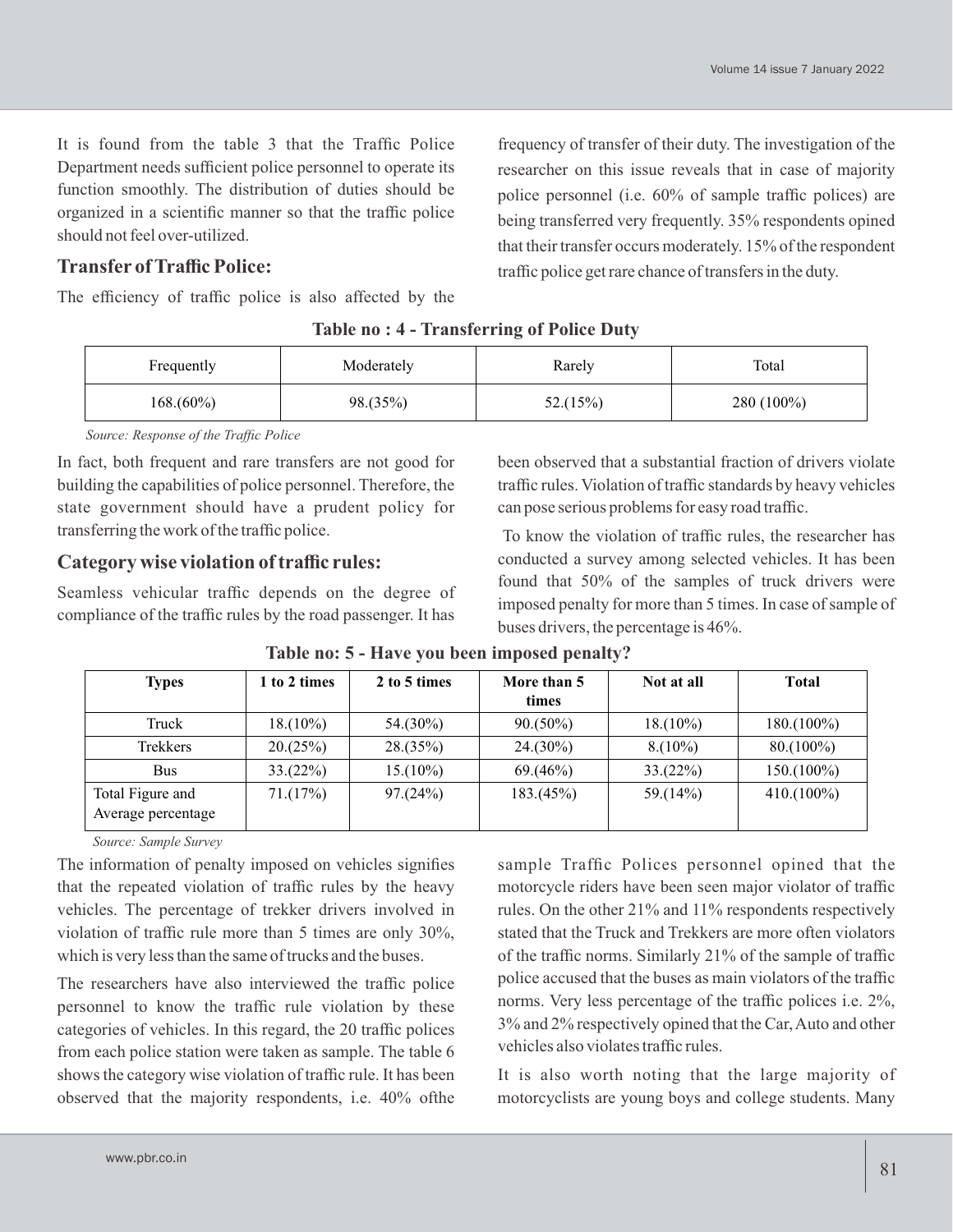| <b>Categories</b> | Percentage |
|-------------------|------------|
| Motorcycle        | 40%        |
| Truck             | 21%        |
| Trekkers          | 11%        |
| City Bus          | 21%        |
| Auto              | $2\%$      |
| Car               | $3\%$      |
| Others            | 2\$        |
| Total             | 100%       |

**Table no: 6 - Categories of vehicle violating Traffic norms**

*Source: Response of the Traffic Police*

of them received a driving license for two wheelers without maturity in the driver's and civic sense. Therefore, the state government should formulate a plan and policy for issuing a driving license for the students. The state may impose heavy fines on motorists for violating any standard.

# **Use of foot over bridge for crossing road by the commuters:**

The traffic congestion in the city is complex. There are many traffic jams because people don't use foot-over bridges. It has been observed that very few people use footover bridges to cross the road. The researcher tried to understand the reason why more percentage of commuters does not use foot over bridge. According to 73% of the sample respondents' i.e. local inhabitants, foot over bridge is tall enough and not scientifically constructed which becomes the reason inconvenience for the pedestrians. Therefore, the commuter or pedestrian do not prefer to use foot over bridge. Remaining 27% of local inhabitants which are belonging to young age group people opined that foot over bridges are the best means for crossing the busy road.

Let us take the hypotheses (H0) that, there is no significant difference in numbers of respondents preferring Foot over bridge and not preferring Foot over bridge.

Here,  $H1$  = there is significant difference in numbers of respondents preferring Foot over bridge and not preferring Foot over bridge.

It has been observe that, the value of  $\chi$ 2 is 42.32. The value of χ2 at 5% level of significance against the degree of Freedom 1, {i.e.  $y=(2-1)=1$ } is 3.84. Since the value of  $\chi$ 2 is more than 3.84, therefore, the H0 is rejected and H1 is accepted. It means that there is significant difference in the numbers of respondents in relation to the categories of preferring foot over bridge and not preferring foot over bridge.

**Table no: 7 - Use foot over bridge to cross the road by inhabitants**

| Preferring Foot Bridge | Not preferring Foot Bridge | Total         |
|------------------------|----------------------------|---------------|
| 54.(27%)               | 146.(73%)                  | $200.(100\%)$ |

*Source: Survey on Commuters opinions*

In fact, there is only three foot over bridges located in Pan Bazar (nearby Sukleswar Temple), Maligaon, and in ABC (nearby Hanuman Temple). As the table 7 reveals that the majority of commuters do not prefer foot over bridge, there is need for changing the existing system of the foot over bridge.

The foot over bridge should be comfortable and attractive. The state government may consider using electronic ladder cases for the foot-over bridges mentioned above. Pedestrians should have adequate use and awareness of zebra crossing devices.

# **Entry Timing for Light Motor Vehicles and Heavy Vehicles:**

Often times the smooth flow of traffic depends on the road vehicles. In practice, the government set aside time for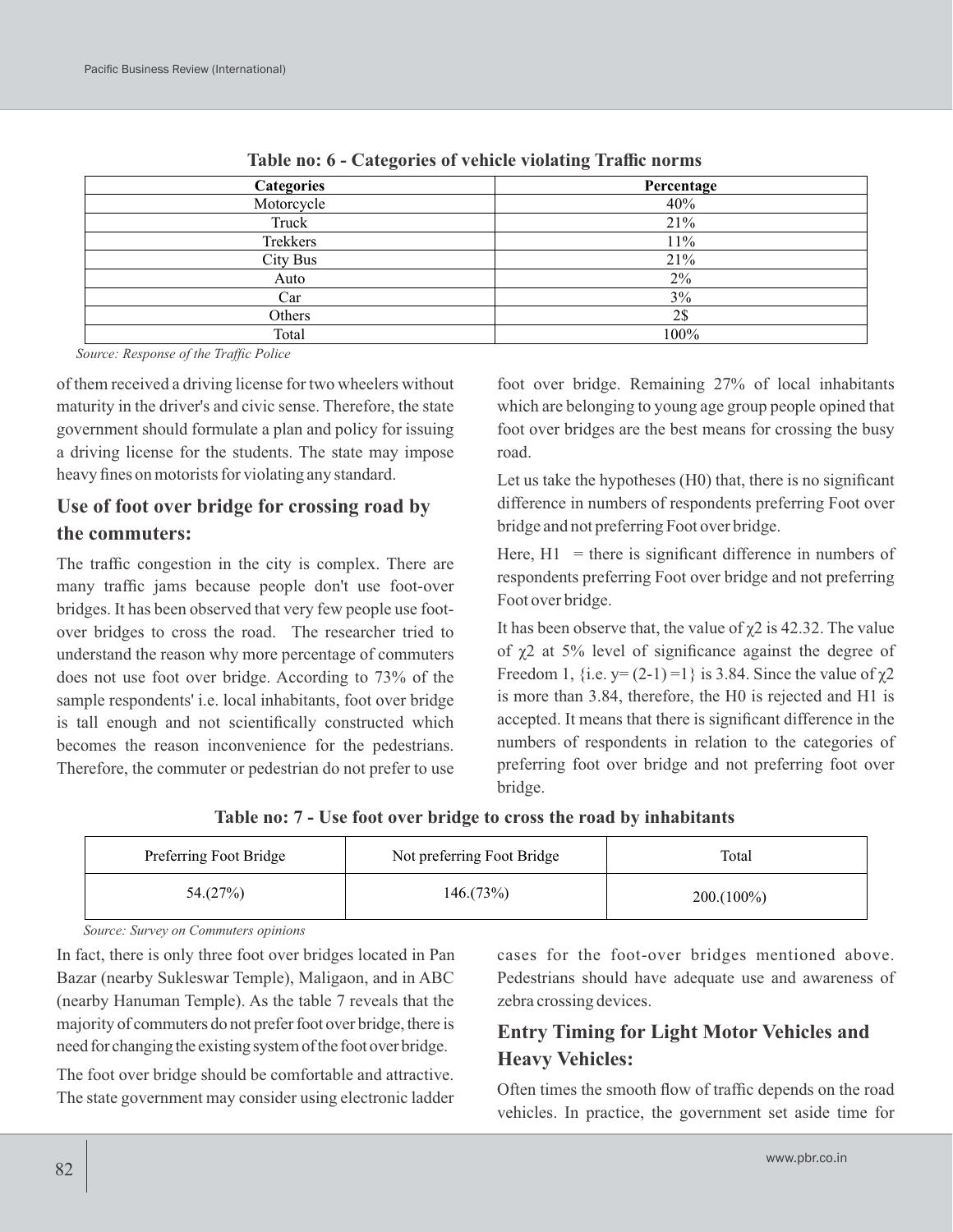freight vehicles to enter the city. The time allotted for heavy vehicles is excluding normal working hours. However, many drivers of freight vehicles violate traffic rules.

Researchers have come to the public's opinion that some of them felt that traffic violations were repeatedly violated by heavy freight vehicles in relation to the city's opening hours.

|                          | Violation of traffic norms in relation<br>to entry hour of the goods carriage<br>heavy vehicles cause traffic<br>congestion | Violation of traffic norms in relation to entry<br>hour of the goods carriage heavy vehicles<br>doesn't cause traffic congestion | Total         |
|--------------------------|-----------------------------------------------------------------------------------------------------------------------------|----------------------------------------------------------------------------------------------------------------------------------|---------------|
| Number of<br>respondents | 295.(59%)                                                                                                                   | 205.(41%)                                                                                                                        | $500.(100\%)$ |

### **Table no: 8- Respondents Opinion on Violation of Traffic**

*Source: Sample Survey*

To this problem, the researchers assume and undertake the null hypotheses i.e. (Ho) and alternative hypotheses i.e. (H1) as follow.

Ho = There is no significant difference in numbers of respondents who believe and does not believe the violation of traffic norms committed by the good carriage heavy vehicles in relation to the entry hours cause traffic congestion in the city.

H1=There is significant difference in numbers of respondents who believe and does not believe the violation of traffic norms committed by the good carriage heavy vehicles in relation to the entry hours cause traffic congestion in the city.

After calculating, it has found that the  $\chi$  2is 16.2 and the value of  $\chi$  2 at 5% level of significance against the degree of Freedom 1, {i.e.  $y=(2-1)=1$ } is 3.84. Since, the value of  $\chi$  2 is more than 3.84. Therefore, H0 is rejected and H1 is accepted. It has proven that there is significant difference in the numbers of respondents who agreed with the two different ways as shown in table no. 7.

As per table no. 8, the majority inhabitants, i.e. 59% of total respondent believes that the violation of traffic rules by the good carriage heavy vehicles createstraffic congestion in the city. This situation calls for rigorous and honest police scrutiny to maintain entry times for heavy vehicles in the city.

# **Checking the capacity of heavy vehicles:**

Well-maintained roads are important for the smooth flow of transportation networks. Due to heavy vehicles, the road is damaged. According to PWD officials, the roads are prepared on the basis of vehicles and size.

## **Table no: 9-Opinion of the Truck Drivers on regularity of the Police Checking on the capacity of Vehicles**

| <b>Regularly Checking</b> | Rarely Checking  | No Checking  | Total         |
|---------------------------|------------------|--------------|---------------|
| 45. $(25%)$               | 72. (40%)<br>70. | $63. (35\%)$ | $180.(100\%)$ |

*Source: Survey on the sample Truck Drivers*

However, it has been observed that heavy vehicle carries more than the limit so the roads are deteriorating which will lead to poor road conditions.

Investigators received comments from truck drivers about the ability of vehicles to regularly check police. It has been found that those samples 40% of sample truck drivers are of the opinion that the police rarely check the capacity of the vehicles. Another 35% of them responded directly to no police check on the capacity of the heavy vehicle.

This shows that the majority of the sample truck driver respondents i.e. 75% did not give a good opinion on the police check for the ability of the vehicles. Only a small number of respondents i.e. 5% said that the police regularly checked the capacity of heavy vehicle. Hence, this observation indicated the need for police investigation into heavy loads of heavy vehicles.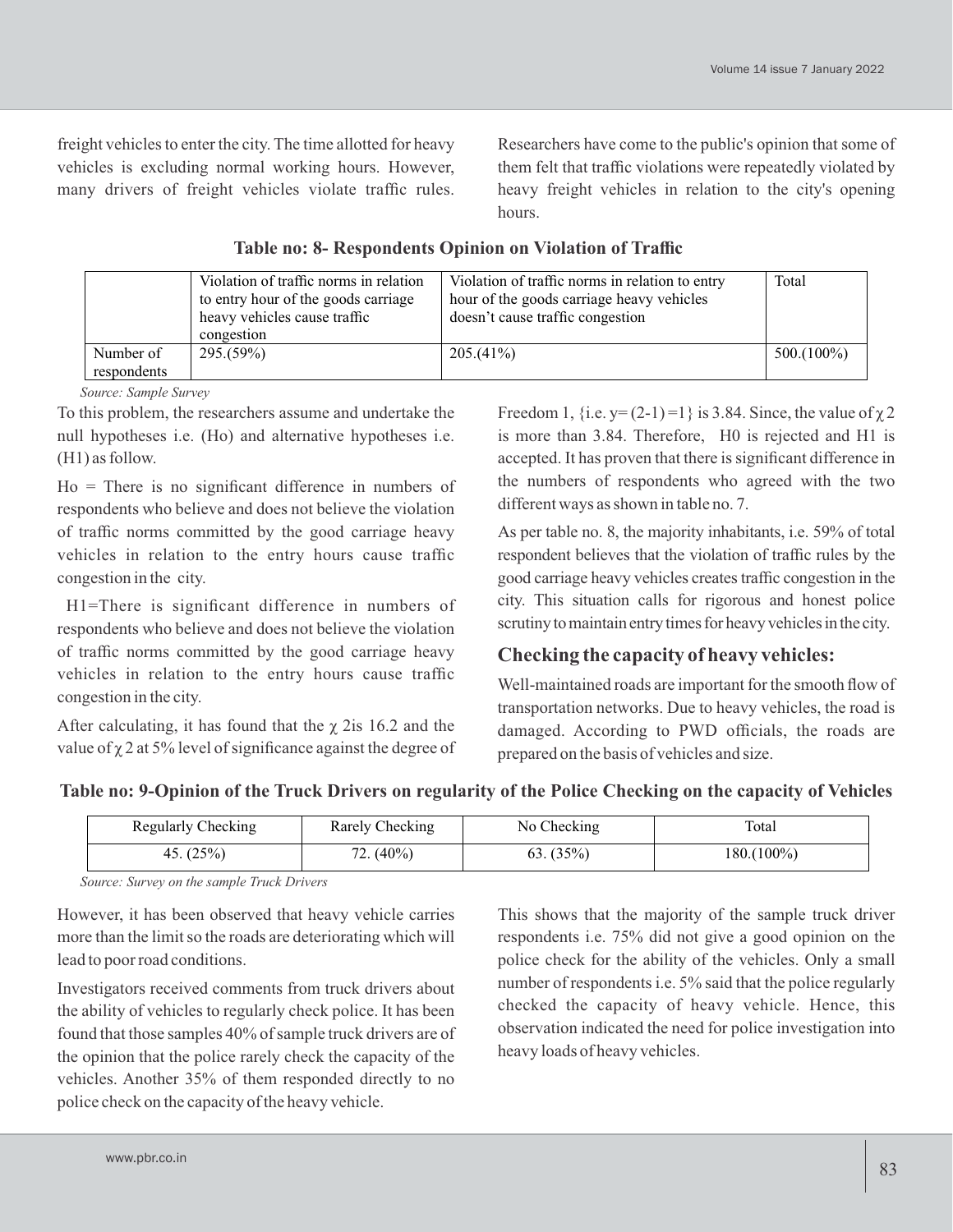## **Incidents of Road Accidents**

It has been mentioned previously that some sample respondents have cited road accidents as a significant issue of traffic problems. The given table no. 10 shows the type of road accident occurred in between 2007 to 2012. According to this information, on average of 65% of accidents were low risk but the remaining 35% of accidents were either fatal or dangerous. In fact, on average of 20% accidents seems to be fatal and 15% were serious i.e. dangerous in the period above study.

| Type/year  | 2007    | 2008      | 2009      | 2010    | 2011    | 2012      | Total Figure and Average |
|------------|---------|-----------|-----------|---------|---------|-----------|--------------------------|
|            |         |           |           |         |         |           | percentage               |
| Fatal      | 288     | 342       | 306       | 324     | 252     | 288       | 1800                     |
|            | (16%)   | (19%)     | (17%)     | $18\%)$ | (14%)   | $16\%)$   | (20%)                    |
| Serious/   | 243     | 257       | 216       | 270     | 176     | 189       | 1350                     |
| Dangerous  | (18%)   | $19\%)$   | (16%)     | (20%)   | (13%)   | (14%)     | (15%)                    |
| Less Risky | 1053    | 1111      | 963       | 1170    | 761     | 819       | 5850                     |
|            | (66%)   | (62%)     | (67%)     | (62%)   | (73%)   | (70%)     | (65%)                    |
| Total      | 1584    | 1710      | 1485      | 1764    | 1189    | 1296      | 9000                     |
|            | $100\%$ | $(100\%)$ | $(100\%)$ | $100\%$ | $100\%$ | $(100\%)$ | $100\%$                  |

**Table no: 10- Yearly Accident Mix in the Guwahati**

*Source: Records of State Traffic Branch Guwahati, Assam*

Another noteworthy fact is that from 2007 to 2007, road accidents were not significantly reduced. This explanation indicates a very serious topic for road commuters currently in road accidents.

#### **Overtaking of the other vehicles while driving:**

It is noted that the drivers of different commercial vehicles are impatient while driving. Lot of times, they try to overtake other vehicles with the unnecessary purpose of competition, which can lead to road accidents and followed by traffic congestion. According to the investigator's sample survey, on average of 27% sample respondents i.e. drivers do not like to overtake other vehicles on the road. This indicates that 73% of drivers prefer to overtake the other vehicles while driving in the city.

| <b>Types</b>       | Often         | Sometimes     | Not at all   | Total          |
|--------------------|---------------|---------------|--------------|----------------|
| Truck              | $90. (50\%)$  | 54. $(30\%)$  | $27. (15\%)$ | 180. $(100\%)$ |
| Trekkers           | 32. $(40\%)$  | $32. (40\%)$  | 16. $(20\%)$ | $80. (100\%)$  |
| Bus                | 15. $(10\%)$  | $90. (60\%)$  | 45. $(30\%)$ | 150.(100%)     |
| Total Figure and   | $137. (33\%)$ | $176. (43\%)$ | $88. (21\%)$ | $410.(100\%)$  |
| Average percentage |               |               |              |                |

**Table no: 11-Overtaking of the other vehicles while driving in city**

*Source: Drivers Opinion*

On average, 33% of the sample driver prefers to overtake the other vehicles on the city's busy streets. City buses often do not practice overtaking other vehicles. 10% of city bus drivers usually have the habit of overtaking vehicles. Unlike that majority of Trump and Trekker sample drivers, other vehicles on the road prefer to overtake because of commerce.

Table no. 11 Demonstrates that 50% of sample truck drivers and 40% of sample trekker drivers often overtake other vehicles on the road. It is also noteworthy that the number of road accidents with a truck is as big as compare to the trekkers.

## **Driving experience of a driver:**

In terms of preventing road accidents and traffic congestions, the driver's driving experience is a very important issue for study. It has been found that 68% of sample drivers have more than 5 year of driving experience.

This shows that a small group of sample respondents i.e. 32% have experience of driving for less than five year. However, in the case of trackers and trucks a significant fraction of sample drivers i.e. 40% and 35% of sample respondents have less than 5 years of experience. Therefore, this is one of the reasons for the increased involvement of trucks and trekkers in vehicular accidents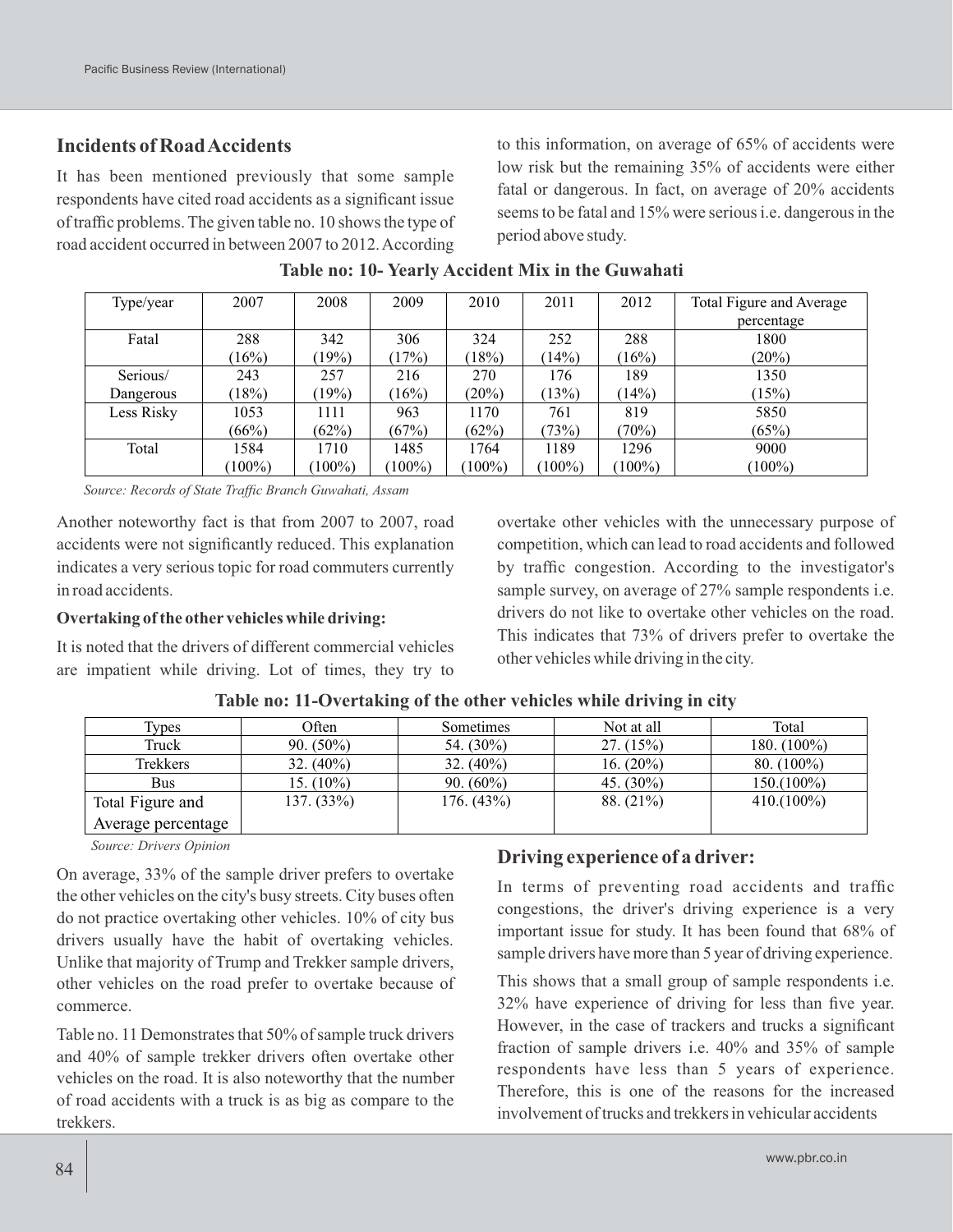| <b>Types</b>     | Less than 2 years | Less than 5 but | Less than 10 yrs | More than 10 | Total          |
|------------------|-------------------|-----------------|------------------|--------------|----------------|
|                  |                   | more than 2 yrs | but more than 5  | years        |                |
|                  |                   |                 | vears            |              |                |
| Truck            | $9. (5\%)$        | 54. $(30\%)$    | 45. $(25%)$      | 72. $(40\%)$ | 180. $(100\%)$ |
| Trekkers         | $8. (10\%)$       | 24. $(30\%)$    | 32. $(40\%)$     | 16. $(20\%)$ | $80. (100\%)$  |
| <b>Bus</b>       | 15. $(10\%)$      | 18. $(12\%)$    | 48. $(32\%)$     | $69. (46\%)$ | $150.(100\%)$  |
| Total Figure and |                   |                 |                  |              |                |
| Average          | $32. (8\%)$       | 96. (23%)       | $125. (30\%)$    | 157. (38%)   | 410. $(100\%)$ |
| percentage       |                   |                 |                  |              |                |

**Table no: 12- Driving experience of a driver**

*Source: Field Survey*

#### **Drivers check the vehicles problem from time to time:**

The sudden break downing of the vehicle's machine causes road congestion in the city. Therefore, it is important for every driver to have regular inspection of the vehicle. Table no. 13 demonstrates that the majority of sample driver i.e. on average of 46% of respondents of selected vehicles most

often check vehicles, while the remaining of 54% of respondents check occasionally. Compared to the bus, the number of trackers and the trucks vehicles is less frequent. Only 20% of tracker drivers usually prefer to check their vehicles. This observation indicates the need to ensure regular inspection of vehicles by the department of road traffic and DTO.

**Table no: 13- Drivers check the vehicles problem from time to time**

| <b>Types</b>     | Very frequent | Rarely       | Sometimes    | Not at all   | Total          |
|------------------|---------------|--------------|--------------|--------------|----------------|
| Truck            | 72. $(40\%)$  | 36. $(20\%)$ | 54. $(30\%)$ | 18. $(10\%)$ | 180. $(100\%)$ |
| Trekkers         | 16. $(20\%)$  | 32. $(40\%)$ | 24. $(30\%)$ | $8. (10\%)$  | $80. (100\%)$  |
| <b>Bus</b>       | 99. $(66\%)$  | 36. $(24%)$  | 12. $(8%)$   | $3. (2\%)$   | $150.(100\%)$  |
| Total Figure and |               |              |              |              |                |
| Average          | 187(46%)      | 104. $(25%)$ | $90. (22\%)$ | 29. (7%)     | $410.(100\%)$  |
| percentage       |               |              |              |              |                |

*Source: Field Survey*

### **Pollution certificates of Vehicles**

Air pollution in urban areas is an important issue related to road transport. From the table no. 14 it has been observed that 76% of the sample drivers of selected vehicles possess pollution certificate. Remaining 24% does not have a

pollution certificate. Although most of the selected drivers of the selected vehicles have pollution certificates, a large part i.e. 24% have to get pollution certificates for their vehicles. This information reveals that the air pollution remains a threat to commuters.

| <b>Types</b>             | Yes           | No           | Total          |
|--------------------------|---------------|--------------|----------------|
| Truck                    | 144. (80%)    | $36. (20\%)$ | 180. $(100\%)$ |
| Trekkers                 | 48. $(60\%)$  | $32. (40\%)$ | $80. (100\%)$  |
| Bus                      | 120. $(80\%)$ | $30. (20\%)$ | 150. $(100\%)$ |
| Total Figure and Average | $312. (76\%)$ | 98. (24%)    | 410. $(100\%)$ |
| percentage               |               |              |                |

**Table no: 14 - Number of drivers have pollution certificate**

*Source: Field Survey*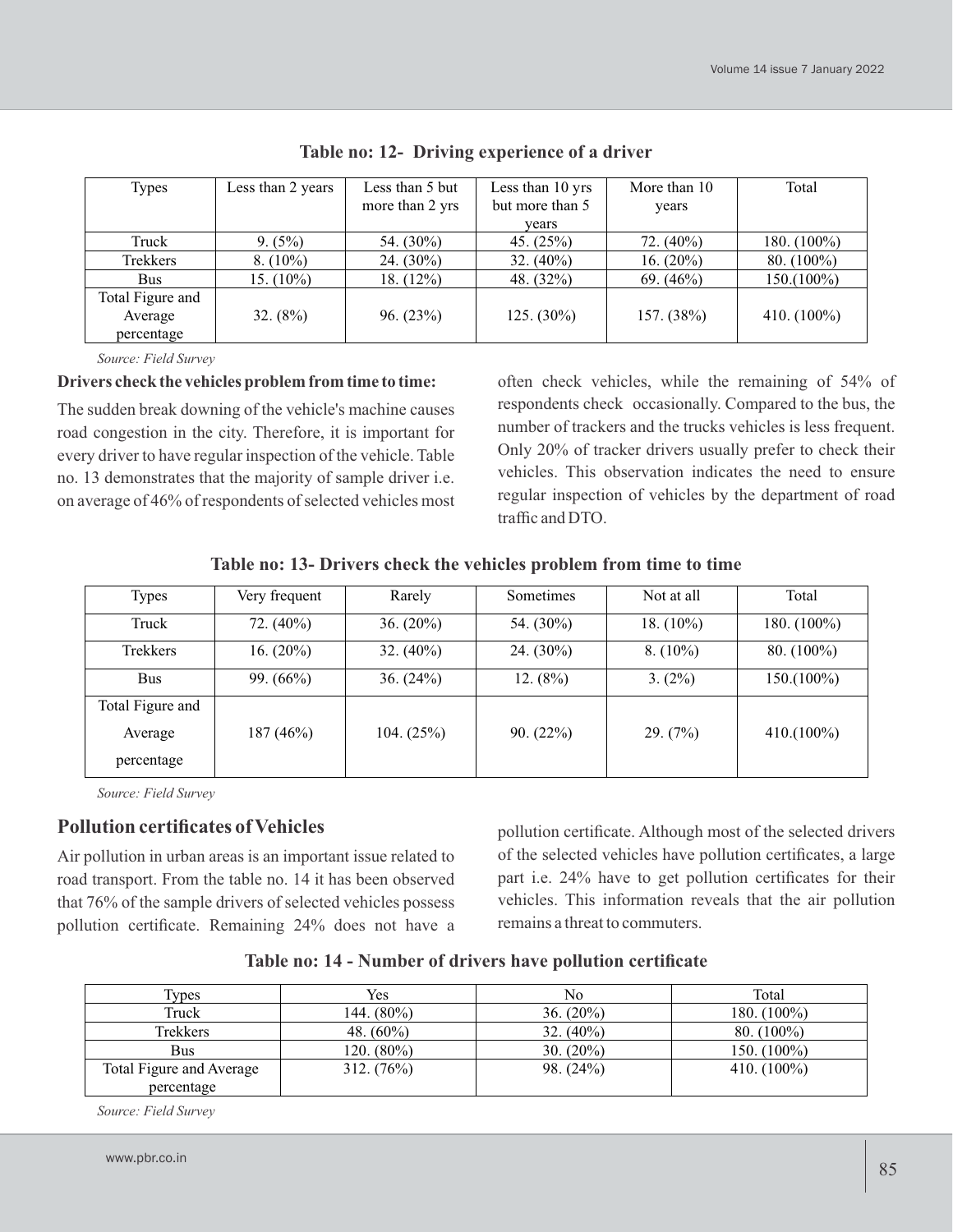The PCB (Pollution Control Board) conducted a survey on June and July 7 in various places in the city. The survey report has been tabulated in the following table no. 14. In this table a diesel vehicles has been tested. 81% of vehicles violate carbon emission regulations. The violation of the criteria related to carbon emissions is higher in Beltola and Adabari i.e. in N.H.by Pass.

**Table no: 15 Vehicular Emission Checked at Various Points in Guwahati city, Diesel Vehicle.**

| Date      | Station              | No of vehicle | No. of vehicle  | Percentage of vehicles   |
|-----------|----------------------|---------------|-----------------|--------------------------|
|           |                      | tested        | exceeding limit | violating the norms of   |
|           |                      |               |                 | carbon emission out of   |
|           |                      |               |                 | the total vehicle tested |
| 23.6.2011 | Adabari              | 69            | 62              | 89.8%                    |
| 22.6.2011 | Amingaon             | 28            | 20              | 71.4%                    |
| 02.7.2011 | Zoo Narengi Road     | 36            | 27              | 75.0%                    |
| 14.7.2011 | Khanapara            | 42            | 29              | 69.0%                    |
| 15.7.2011 | NH by pass (Beltola) | 46            | 41              | 89.0%                    |
|           | Total                | 221           | 179             | 81%                      |

*Source: Pollution Control Board, Guwahati,Assam*

Like the problem with diesel vehicles, researchers also tried to determine the carbon emissions left by petrol vehicles. From Table no. 16 it is observed that 53% of sample vehicles exceeded carbon emission criteria. Violations of carbon emission norms are at the Zoo-Narangi Road and Guwahati Club, with 71% and 70%, respectively.

It has also been shown that diesel vehicles have higher carbon emissions than petrol vehicles. Whereas, the major components of diesel vehicles are commercial vehicles in nature and most drivers of diesel vehicles are not aware of carbon emissions. This result reflects the need for government surveillance on carbon emissions.

**Table no: 16 Vehicular Emission checked at Various Points in Guwahati, Petrol Vehicles**

| Date      | Station              | No. of  | No. of vehicle exceeding | Percentage of          |
|-----------|----------------------|---------|--------------------------|------------------------|
|           |                      | vehicle | limit                    | vehicles violating the |
|           |                      | tested  |                          | norms of carbon        |
|           |                      |         |                          | emission out of the    |
|           |                      |         |                          | total vehicle tested   |
| 24.6.2011 | Maligaon             | 159     | 33                       | 20.75%                 |
| 25.6.2011 | Ulubari              | 167     | 72                       | 40%                    |
| 28.6.2011 | Near Meghdoot Cinema | 147     | 72                       | 48.9%                  |
| 29.6.2011 | Guwahati club        | 230     | 163                      | 70.8%                  |
| 02.7.2011 | Zoo-Narengi road     | 152     | 108                      | 71.0%                  |
| 03.7.2011 | Ganeshguri           | 142     | 70                       | 49.2%                  |
| 21.7.2011 | Kachari              | 112     | 70                       | 52.5%                  |
| Total     |                      | 1109    | 588                      | 53.0%                  |

*Source: Pollution Control Board Guwahati.*

### **Noise Pollution**

One of the biggest violations is the use of ear splitting, illegal high decibel air cams which is also a violation of human rights. In Guwahati it has been seen that the majority

of buses and commercial vehicles use high decibel sound to give the horn. The questions to the passengers were asked, according to the majority of sample respondents (i.e. sample 68%) that they could not tolerate the sound of horns flown by commercial vehicles.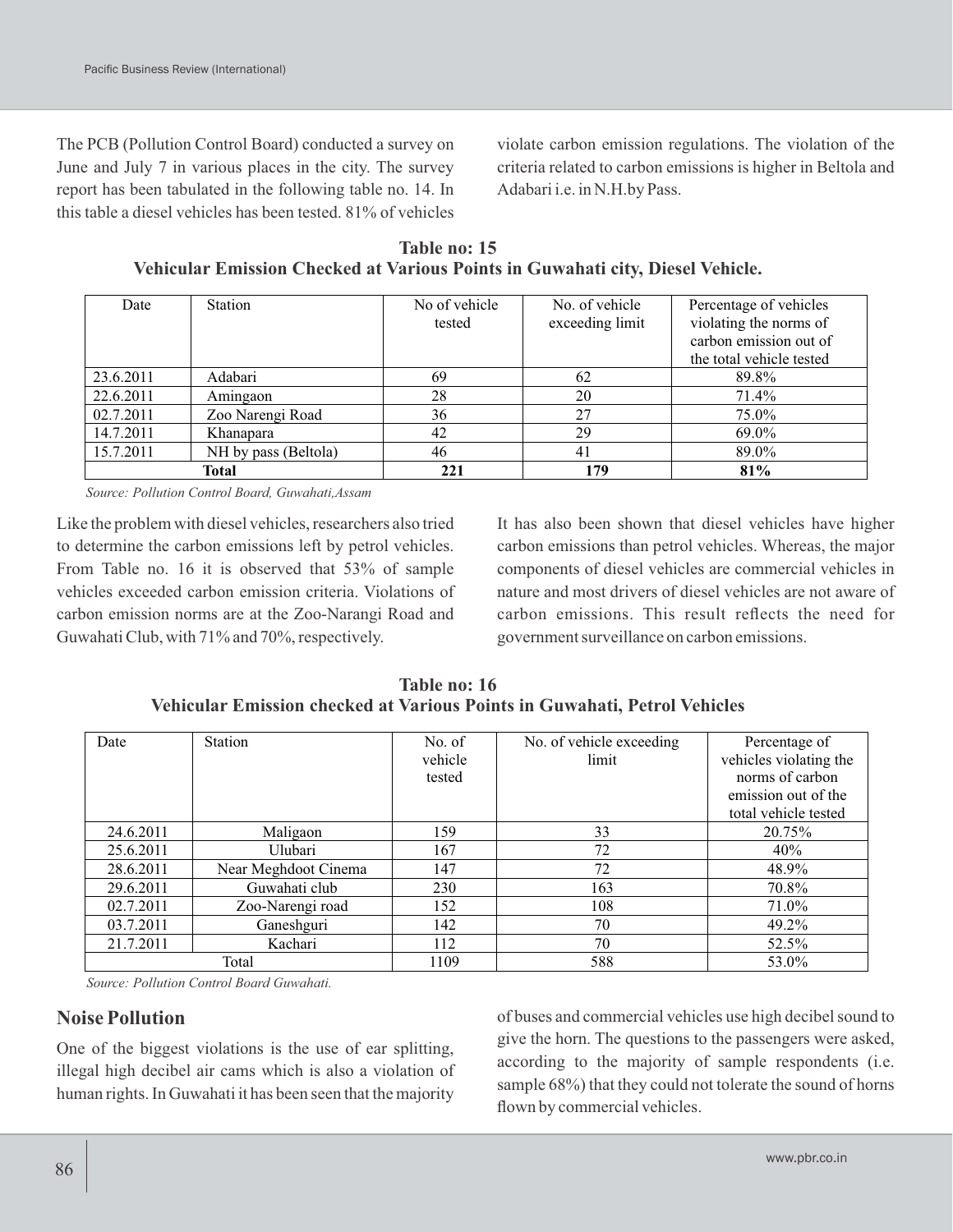| Severe Problem | Not serious | Total         |
|----------------|-------------|---------------|
| 680 (68%)      | 320 (32%)   | $1000(100\%)$ |

**Table no: 17 - Problem of Noise Pollution**

*Source: Sample Survey*

No city or any civilization in the world will tolerate this kind of noise pollution. It seems that the lack of control by the concerned body has led to such a situation. Will the traffic departments and other related enforcement crackdown on such violations? The traffic police should look into the matter immediately, otherwise it will adversely affect the coming days.

## **Traffic Signals:**

The Traffic signals plays a vital role in facilitating the smooth flow of traffic system. Researchers tried to find out if the city's traffic signal works properly or not. Investigators ask straight questioned the inhabitant and passengers in this regard. Table no. 18 shows that 68% of sample respondents find problems in traffic signal systems of the city. This 68% of sample respondents said that the traffic signals are not scientific. Only the remaining 32% of sample respondents are not experiencing any issues with the traffic signal. Most respondents say that although some areas are full of electronic devices, they are not working properly. The traffic police engaged at the traffic point could not control the traffic. Few other respondents said the timing of the signal was not adjusted to the road impedance. Therefore, the government must come up with scientific tools to control the city's smooth traffic flow.

**Table no: 18 Do you face problems in traffic signals. Yes/No. If yes, please mention……….**

| . .<br>Yes    | 14 U          | <b>Total respondents</b> |
|---------------|---------------|--------------------------|
| $680. (68\%)$ | (32%)<br>320. | $100\%$<br>1000.         |

*Source: Sample Survey*

# **Pavement Markings and Signage**

The smooth flow of road traffic in metro roads is also affected with adequate marking signs on the road. It is noticed in the city Guwahati that pavement markings and signage were seen inadequate. Opinions were taken from the general public asking them questioning whether the city of Guwahati has been signed and marked properly. The majority of the sample respondents i.e. 75 % do not agree that the mark and the signage have been drawn properly in the city of Guwahati. As per them, the signature is outdated and government officials do not make any effort to facilitate it convenient. The government has to come up with updated technology to make road users easier. It has been reported that the number of accidents does occurs for not maintaining those mark and signage properly

**Table no: 19 Pavement Markings and Signage**

| <b>T</b> T<br>Yes | No         | Total           |
|-------------------|------------|-----------------|
| 750. (75%)        | 250. (25%) | 1000. $(100\%)$ |

*Source: Commuters Opinion.*